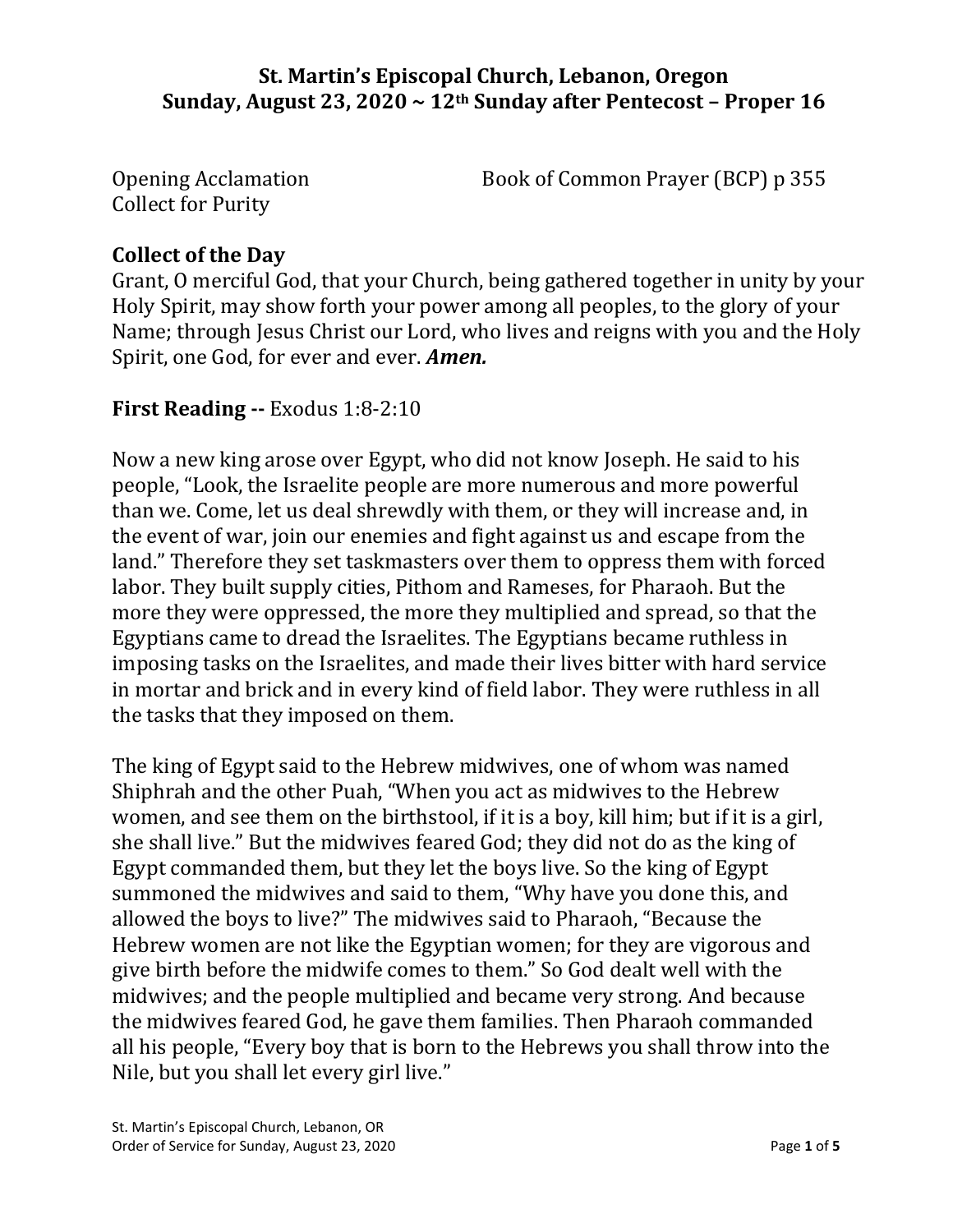Now a man from the house of Levi went and married a Levite woman. The woman conceived and bore a son; and when she saw that he was a fine baby, she hid him three months. When she could hide him no longer she got a papyrus basket for him, and plastered it with bitumen and pitch; she put the child in it and placed it among the reeds on the bank of the river. His sister stood at a distance, to see what would happen to him. T

he daughter of Pharaoh came down to bathe at the river, while her attendants walked beside the river. She saw the basket among the reeds and sent her maid to bring it. When she opened it, she saw the child. He was crying, and she took pity on him, "This must be one of the Hebrews' children," she said. Then his sister said to Pharaoh's daughter, "Shall I go and get you a nurse from the Hebrew women to nurse the child for you?" Pharaoh's daughter said to her, "Yes." So the girl went and called the child's mother. Pharaoh's daughter said to her, "Take this child and nurse it for me, and I will give you your wages." So the woman took the child and nursed it. When the child grew up, she brought him to Pharaoh's daughter, and she took him as her son. She named him Moses, "because," she said, "I drew him out of the water."

- Hear with the Spirit is saying to God's People
- **Thanks be to God**

# **Psalm 124**

- 1 If the LORD had not been on our side, \* let Israel now say;
- 2 If the LORD had not been on our side, \* when enemies rose up against us;
- 3 Then would they have swallowed us up alive \* in their fierce anger toward us;
- 4 Then would the waters have overwhelmed us \* and the torrent gone over us;
- 5 Then would the raging waters \* have gone right over us.
- 6 Blessed be the LORD! \*

he has not given us over to be a prey for their teeth.

- 7 We have escaped like a bird from the snare of the fowler; \*
- the snare is broken, and we have escaped.
- 8 Our help is in the Name of the LORD, \* the maker of heaven and earth.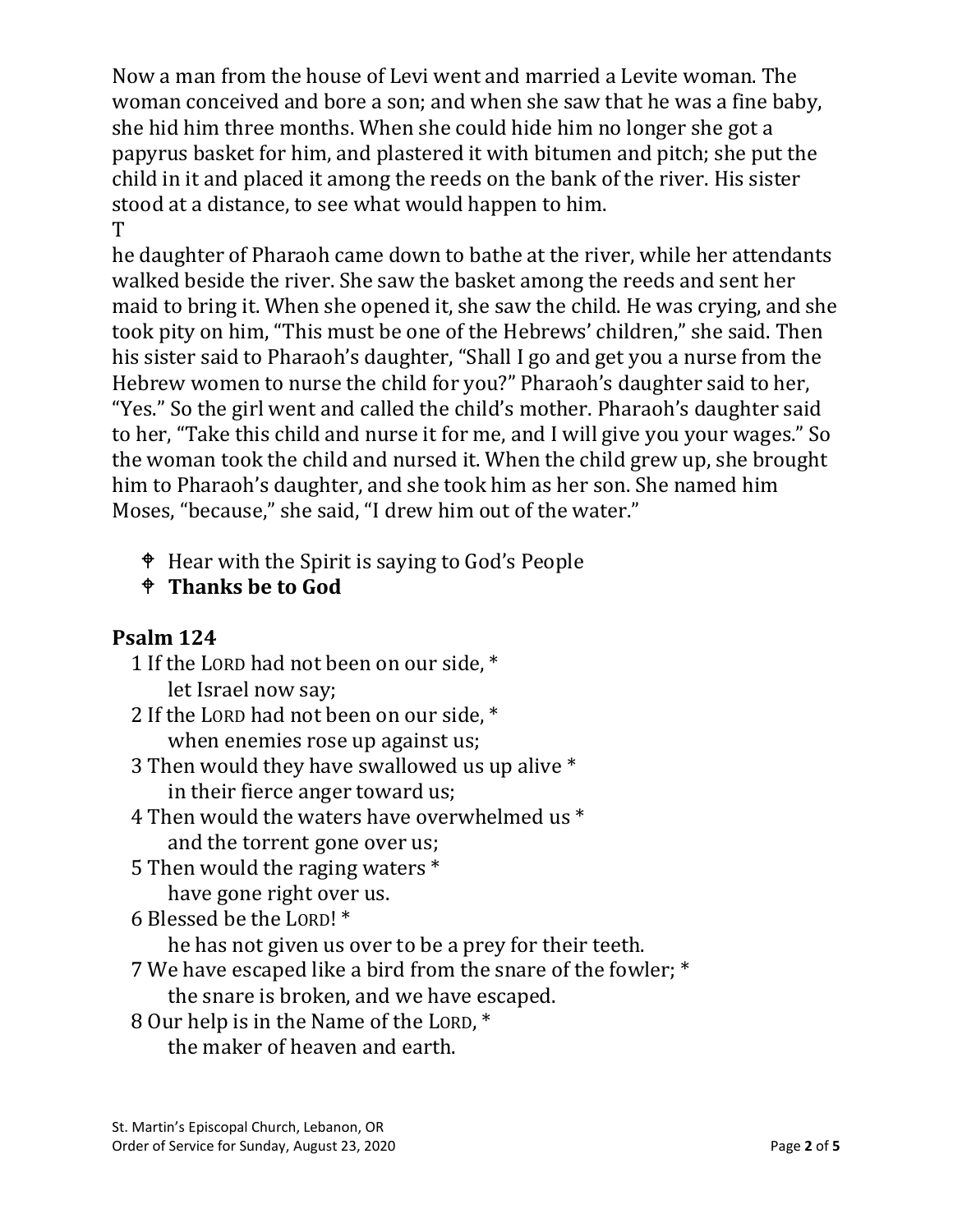## **Second Lesson –** Romans 12:1-8

I appeal to you therefore, brothers and sisters, by the mercies of God, to present your bodies as a living sacrifice, holy and acceptable to God, which is your spiritual worship. Do not be conformed to this world, but be transformed by the renewing of your minds, so that you may discern what is the will of God-- what is good and acceptable and perfect.

For by the grace given to me I say to everyone among you not to think of yourself more highly than you ought to think, but to think with sober judgment, each according to the measure of faith that God has assigned. For as in one body we have many members, and not all the members have the same function, so we, who are many, are one body in Christ, and individually we are members one of another. We have gifts that differ according to the grace given to us: prophecy, in proportion to faith; ministry, in ministering; the teacher, in teaching; the exhorter, in exhortation; the giver, in generosity; the leader, in diligence; the compassionate, in cheerfulness.

- Hear with the Spirit is saying to God's People
- **Thanks be to God**

The Holy Gospel of our Lord Jesus Christ, according to **Matthew (16: 13-20)**

**Glory to you, Lord Christ.**

When Jesus came into the district of Caesarea Philippi, he asked his disciples, "Who do people say that the Son of Man is?" And they said, "Some say John the Baptist, but others Elijah, and still others Jeremiah or one of the prophets." He said to them, "But who do you say that I am?" Simon Peter answered, "You are the Messiah, the Son of the living God." And Jesus answered him, "Blessed are you, Simon son of Jonah! For flesh and blood has not revealed this to you, but my Father in heaven. And I tell you, you are Peter, and on this rock I will build my church, and the gates of Hades will not prevail against it. I will give you the keys of the kingdom of heaven, and whatever you bind on earth will be bound in heaven, and whatever you loose on earth will be loosed in heaven." Then he sternly ordered the disciples not to tell anyone that he was the Messiah.

- This is the Gospel of the Lord.
- **Thanks be to God**

**Sermon** The Rev. Debbie Vanover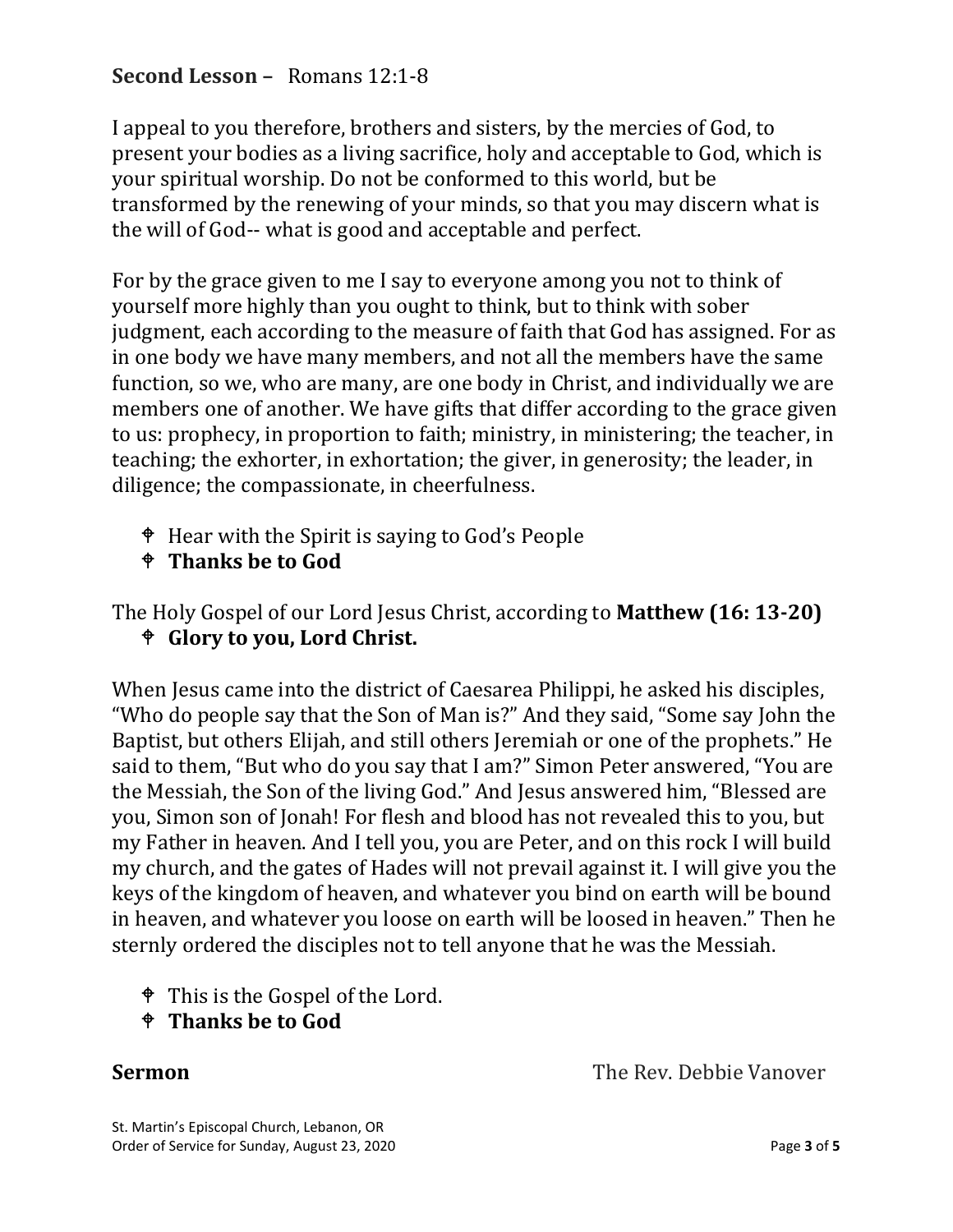#### **Nicene Creed BCP p 358**

#### **The Prayers of the People today are a Litany of Solidarity and Hope during a Pandemic** by Joseph P. Shadle

For those who are sick. For those with chronic illnesses and underlying health concerns. For all those who are suffering.

For those who are lonely. For those who have no one to check on them. For families that are separated.

For those who are unemployed. For those suffering financial hardships. For those who face an uncertain future.

For those who are suffering from physical or emotional abuse. For those who are disproportionately suffering because of societal structures and unjust policies.

For those who are struggling with physical or mental disabilities. For those who are overwhelmed by anxiety and stress.

For those who are dying For those who have died while saving the lives of others. For all who have lost their lives.

For those who have survived. For those who have lost their spouses. For children who have been orphaned. For those who mourn and those who comfort them.

For firefighters, police and emergency medical workers. For doctors, nurses and all health care professionals. For those who serve in the armed forces.

For public officials For business leaders. For educators.